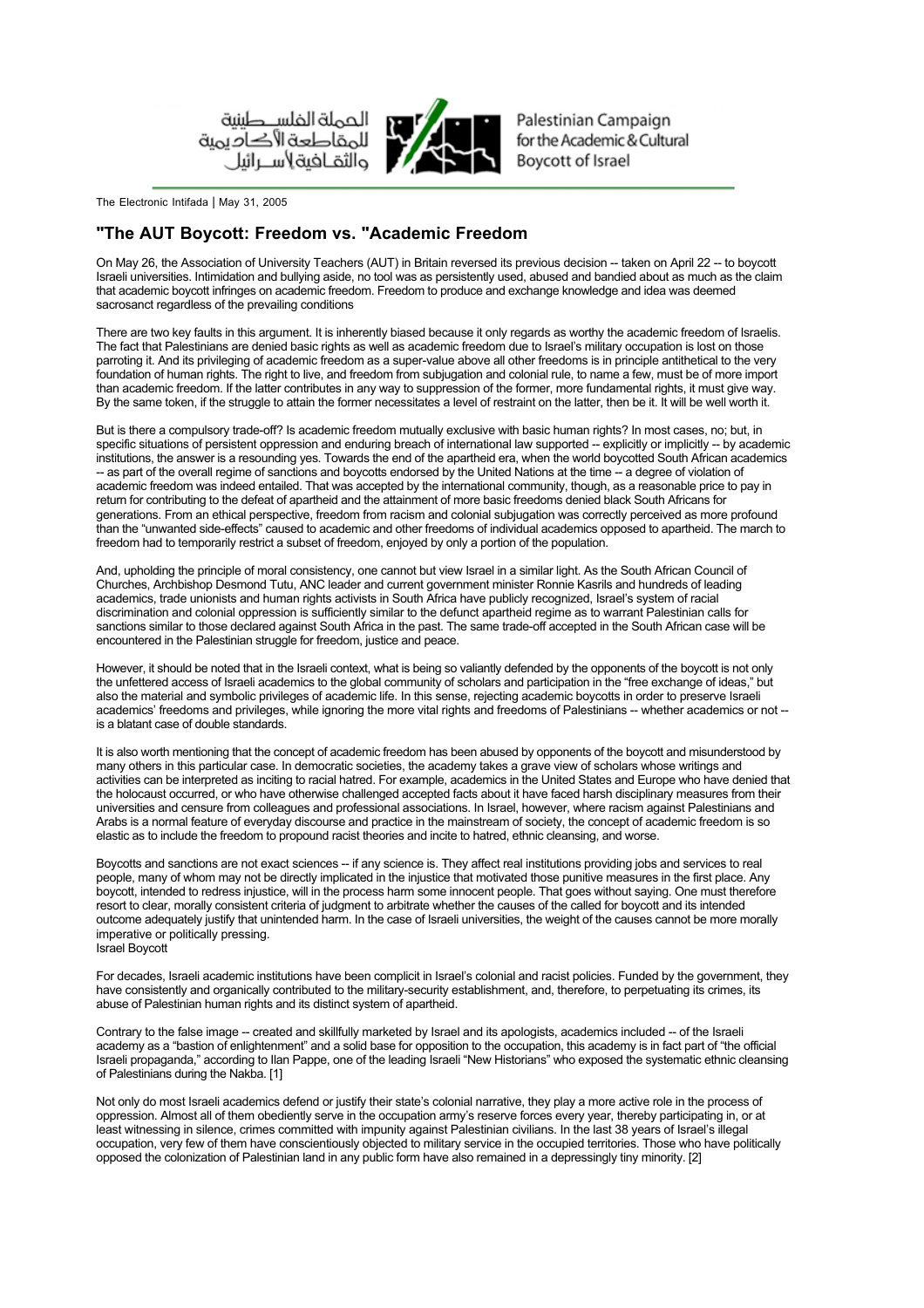Even the revered academic freedom on Israeli campuses that Israeli propaganda tries to project in the media is grossly exaggerated. It is well constrained within limits set by the Zionist establishment; dissenters who dare challenge those boundaries are fiercely ostracized and demonized. This is why another purpose of the proposed academic boycott is to "provide a means to transcend the publicly-sanctioned limits of debate," in the words of Oren Ben-Dor, [3] a British academic of Israeli origin. "Such freedom is precisely what is absent in Israel," he adds. From this angle, the boycott is seen as indeed "generating" true academic freedom. "The Zionist ideology which stipulates that Israel must retain its Jewish majority is a non-debatable given in the country -- and the bedrock of opposition to allowing the return of Palestinian refugees. The very few intellectuals who dare to question this sacred cow are labeled 'extremists'." Ben-Dor attacks those in the Israeli "left" who opposed the boycott as "sophisticated accomplices to the smothering of debate

Irrespective of individual accountability of Israeli academics, a judicious and methodical scrutiny of the culpability of Israeli academic institutions in the crimes perpetrated against the Palestinian people will reveal an abundance of incriminating evidence. Even Baruch Kimmerling, a renowned Israeli academic who is opposed to the academic boycott, writes: "I will be the first to admit that Israeli academic institutions are part and parcel of the oppressive Israeli state that has … committed grave crimes against the Palestinian people." [4] The facts presented below are only a small part of the evidence underlining this institutional culpability. They are particularly pertinent in light of the misinformation propagated by some academics in the Israeli left who experienced nothing less than a moral collapse when they joined the establishment choir in spreading half-truths -- or worse -- to shield their academic institutions from international reproach.

## Haifa University – Institutional Racism

Haifa University not only condones racist utterances and pronouncements by its faculty, but also provides institutional sponsorship and thus legitimacy to the activities of academics engaged in scholarship that has been widely characterized as racist or inciting to racism and ethnic cleansing against the Palestinians of the occupied territories and the Palestinian citizens of Israel itself. This legitimacy is conferred by the university through its sponsorship of academic departments and research centers under whose aegis racist work is carried out.

Despite its substantial Arab-Palestinian student population, Haifa University harbors, or at least tolerates, a culture of racism - against Arabs in general and Palestinians in particular -- which manifests itself in the fact that members of its faculty espouse racist "theories," publish bigoted research papers, and advocate ethnic cleansing with impunity. The university has consistently and systematically failed to censure such academics or to properly investigate accusations of racism raised against them.

It provides institutional support to racist academics and their research activities. The most notorious of these academics is Arnon Sofer, chair of geo-strategy at Haifa University and vice-chair of its Center for National Security Studies. He is also known in Israel as the prophet of the "Arab demographic threat." He takes credit for the route of the Israeli apartheid wall -- declared illegal by the International Court of Justice in the Hague, on July 9, 2004 -- saying, "This is exactly my map." [5]

Prof. Sofer, who views the high birth rate of the Bedouin Palestinian citizens of Israel as a "tragedy," and has no patience for "democracy and pretty words," [6] has for many years openly advocated "voluntary transfer" -- or soft ethnic cleansing -- of Palestinians in the occupied territories as well as Palestinian citizens of Israel, in order to guarantee "a Zionist-Jewish state with an overwhelming majority of Jews." In one particularly telling prediction, Sofer says, "When 2.5 million [Palestinians] live in a closed-off Gaza, … those people will become even bigger animals than they are today, with the aid of an insane fundamentalist Islam. … So, if we want to remain alive, we will have to kill and kill and kill. All day, every day. If we don't kill, we will cease to exist. The only thing that concerns me is how to ensure that the [Jewish] boys and men who are going to have to do the killing will be able to return home to their families and be normal human beings." [7]

Haifa University's promotion of the principles behind the infamous "Mitzpim Project," [8] which aimed at "Judaizing" the Galilee in the 1970's and 80's, is another dark spot in its record of complicity in projects that espouse racial discrimination against Palestinian-Arabs. It recently published a pamphlet examining the success of the project in reaching its goal, namely changing the demographic balance in that area in favor of Israeli Jews. The University is distributing the pamphlet in high schools and academic institutions, thus "inculcating in future generations unacceptable norms that raise serious questions," according to Ha'aretz. Sofer himself takes pride in having "an effect on where the Jewish hilltop communities [mitzpim, in Hebrew] were later established." [9]

These mitzpim were designed, in the words of one of Sofer's colleagues, Avraham Dor, to increase the Jewish population in the Galilee and "to drive wedges between the blocs of Arab settlements, in order to block their ability to create a territorial continuity. Another goal was to make possible "a maximum distribution of [Jewish] settlement sites and the 'conquest' of the territory by means of access roads to them and by means of the permanent Jewish presence in the area." Ha'aretz comments on the project saying, "Without mincing words, the study reveals that underlying the project were principles of ethnic discrimination, demographic phobia, and the concept that the country's Arab citizens are not equals but constitute a threat to its existence," and that "discrimination and inequality [against Arabs] are not a systemic failure but a deliberate intention." [10]

The most recent evidence of Haifa University's culpability in the advocacy of ethnic cleansing is the convening of a conference on May 17, 2005 entitled "The Demographic Problem and Demographic Policy in Israel." Blessed by the Rector of the university, this pseudo-academic forum for the purveyance of "demographic racism" -- not innocently timed to coincide with the 57th anniversary of the Nakba -- included almost all of the academic and political luminaries of ethnic cleansing, such as Arnon Sofer, Yoav Gelber, Yitzhak Ravid, Brigadier-General Herzl Getz, General Uzi Dayan, and Yuval Steinetz. Ravid, a researcher at Rafael, the Israeli manufacturer of arms, has been an advocate of inhibiting the natural growth of the Palestinian population in Israel, claiming that "the delivery rooms in Soroka Hospital in Be'er Sheva have turned into a factory for the production of a backward population." [11] Haifa University's rector has also recently "exonerated" Dr. David Bukay, [12] who teaches in the Department of Political Science, of any wrongdoing despite the fact that Israel's attorney general had ordered an investigation against him on suspicion of "racist incitement," upon receiving an official complaint filed by Mossawa-The Advocacy Center for Arab Citizens of Israel (copy of the original in Hebrew is available). Bukay made "unprecedented" racist remarks against Arabs and Muslims during his lectures, according to Mossawa. His publications, in which he defended his racist theories of "The Arab character," include titles such as "Mohammad's Monsters" and "The First Cultural Flaw in Thinking: The Arab Personality." [13]

In a letter dated March 13, 2005, (copy of the original Hebrew is available) responding to Mossawa's complaint, the deputy attorney general, Shai Nizan, writes: "After studying the matter, I've decided to issue an order to the police to open an investigation of Dr.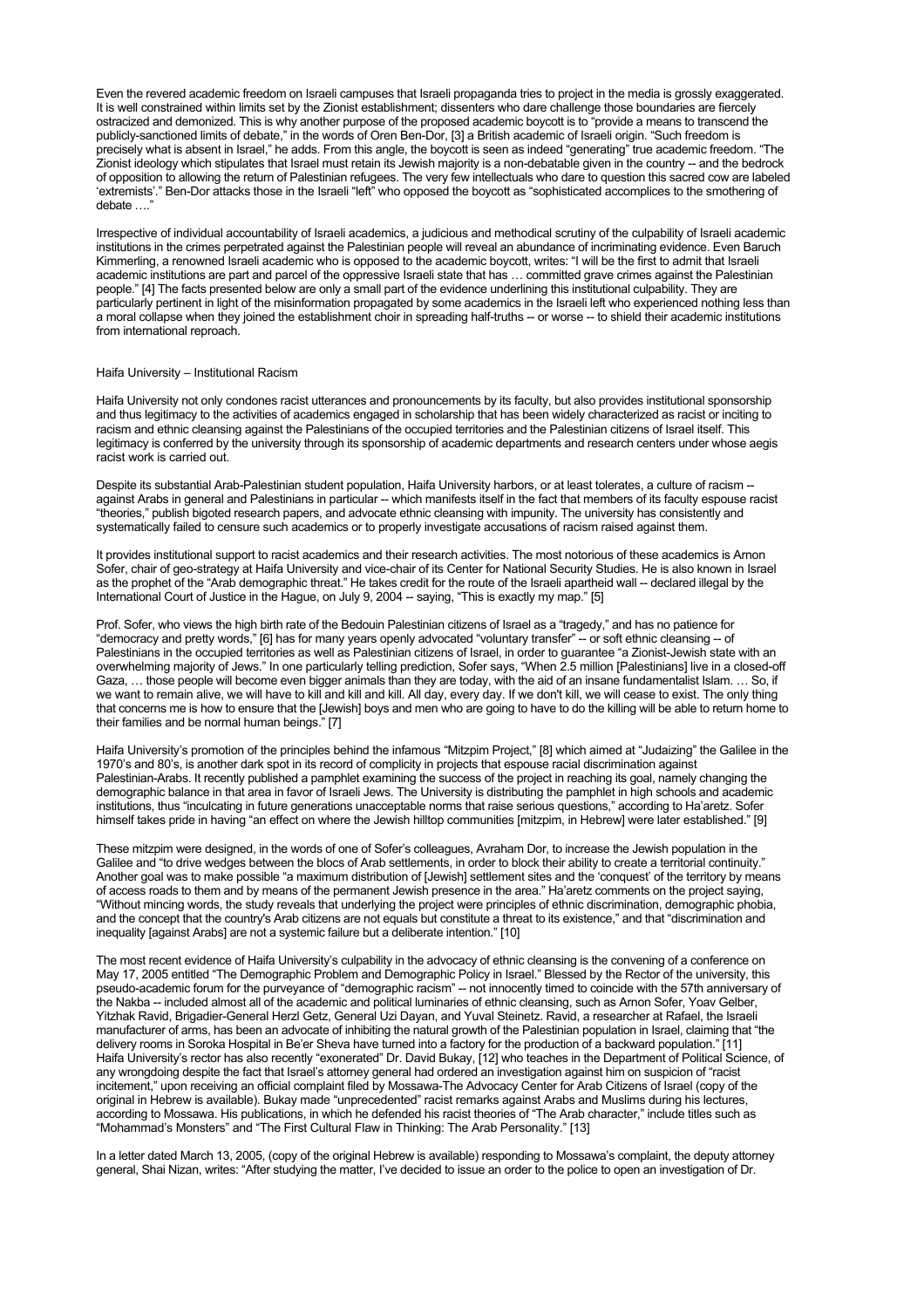Bukay on the charge of racist incitement …."

In a typical demonstration of institutional cover up, Haifa University's rector, Prof. Yossi Ben Artzi, conducted his own "investigation" only to conclude that the remarks attributed to Bukay in the media "were not made in the way they were quoted and parts of sentences that were uttered in different contexts were yoked together by manipulation." [14]

The Mossawa lawyer wrote (copy of the original letter in Hebrew is available):

"Dr. Bukay's statements listed above contain expressions of degradation, humiliation, hostility and violent incitement against a part of the population based on its national affiliation; and this, in our opinion, violates [the relevant Israeli law against incitement] of 1977 which prohibits racist incitement. In addition, the listed declarations, which contain admiration, sympathy, cheering and actual support for violence and terror, also constitute an infringement of [the law] of 1977."

Mossawa argued that there is no room for "tolerating racist and inciting discourse" like Bukay's, which "hides behind the walls of 'academic freedom.'"

Ironically, Ken Jacobson, associate national director of the Anti-Defamation League, was also "shocked" after reading Dr. Bukay's article on the "Arab personality." Concurring with Mossawa's last point, he puts the blame on Haifa University's president for not censuring Bukay:

"Naturally we respect academic freedom and understand that this is the only way academe can operate, but we believe that university presidents should condemn such things. It is not enough for a university president to say that his institution practices academic freedom. He must also say that such statements are obnoxious." [15]

The Ha'aretz reporter who covered the story and interviewed all parties involved wrote:

"Something strange is happening at the University of Haifa. On the one hand, the Anti-Defamation League is 'very disturbed' by Bukay's article because of its 'destructive prejudices' and the attorney general has initiated an investigation against Bukay on suspicion of racist incitement. On the other hand, the university is conducting a disciplinary process against the student who accused Bukay of racism." [16]

## Hebrew University – Colonial Land Grab

An indictment presented to the AUT executive by the Palestinian Federation of Unions of Universities' Professors and Employees against the Hebrew University, for example, exposes the following well-documented facts:

In 1968, more than one year after Israel's military occupation of Gaza and the West Bank (which includes East Jerusalem, according to UN Security Council resolutions), the Israeli occupation authorities confiscated 3345 dunums of Palestinian land, basing their decision on article 5 and article 7 of the Land (Acquisition for Public Purpose) Ordinance 1943. The decision was published in the official Israeli Gazette -- the Hebrew edition -- number 1425. It was therefore "legalized" by Israel. Most of that land was (still is) privately owned by Palestinians living in that area.

A large part of the confiscated land was then given to the Hebrew University to expand its campus. The Palestinian landowners refused to leave their properties, arguing that the confiscation order of 1968 was illegal. In 1973, the Israeli court expectedly ruled in favor of the University and the state. The court decided that the Palestinian families must evacuate their homes and be offered alternative housing.

According to authoritative legal experts, the basis for the illegality of the Hebrew University land confiscation deal is that this land is part of East Jerusalem, which is an occupied territory according to international law (numerous UN resolutions recognize East Jerusalem as an inseparable part of the Occupied Palestinian Territories).

Israel's unilateral annexation of East Jerusalem, as well as expropriation of Palestinian land and efforts at forced eviction of its Palestinian owners in this area, are illegal under the terms of International Humanitarian Law. [17]

The annexation of occupied East Jerusalem into the State of Israel and the application of Israeli domestic law to this area have been repeatedly denounced as null and void by the international community, including by the UN Security Council. [18]

By moving Israelis (staff and students) to work and live on occupied Palestinian land, the Hebrew University, like all Israeli settlements illegally established on occupied territories, is gravely violating article 49 of the Fourth Geneva Convention of 1949 which states that: "The occupying power shall not deport or transfer parts of its own civilian population into the territory it occupies."

Based on the above, the Hebrew University of Jerusalem cannot invoke Israel's domestic law in order to justify the oppressive and illegal measures it has been taking in order to evict the Palestinian families who remain the legal owners of the land in question under international law.

Given the multi-faceted complicity of their institutions in oppressing Palestinians, Israeli academics should either mobilize to oppose what is done in their names, with their direct and indirect help, or stop complaining when conscientious academics around the world decide to take them to task.

Dr. Lisa Taraki teaches sociology at Birzeit University. Omar Barghouti is an independent researcher. Both are founding members of the Palestinian Campaign for the Academic and Cultural Boycott of Israel (PACBI)

## Footnotes

1. Meron Rappaport, "Alone on the Barricades," Ha'aretz, May 6, 2005.

2. Ilan Pappe states: "The boycott reached academia because academia in Israel chose to be official, national. Prof. Yehuda Shenhav